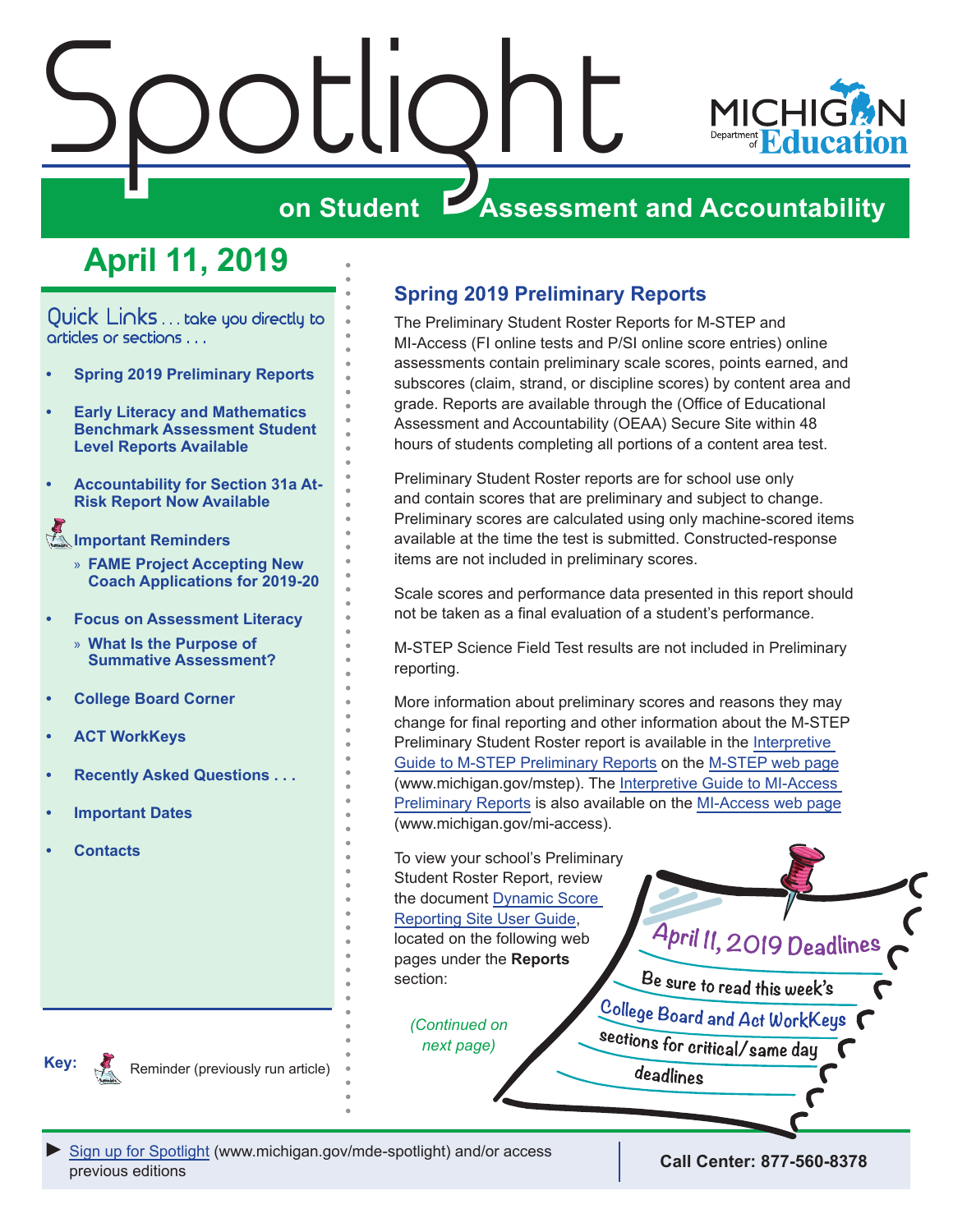- <span id="page-1-0"></span>• [M-STEP](www.michigan.gov/mstep) (www.michigan.gov/mstep)
- [MI-Access](http://www.michigan.gov/mi-access) (www.michigan.gov/mi-access)
- [Early Literacy and Mathematics Benchmark](www.michigan.gov/earlylitandmath)  [Assessments](www.michigan.gov/earlylitandmath) (www.michigan.gov/earlylitandmath)

The guide contains step-by-step instructions for accessing the Dynamic Score Reporting System in the OEAA Secure Site.

**Important:** The data should not be used for any high-stakes decisions (e.g., grade or course placement, curricular evaluations, teacher evaluations, etc.) for the following reasons:

- Scores presented in this report are PRELIMINARY and are subject to change.
- Preliminary scores are calculated using only machine-scored items available at the time the test is submitted.
- Data presented in these reports are not a final evaluation of student performance level.

## **Early Literacy and Mathematics Benchmark Assessment Student Level Reports Available**

The Office of Educational Assessment and Accountability (OEAA) is pleased to announce that the Early Literacy and Mathematics student-level reports for the Spring 2019 administration are available in the Dynamic Reporting System through the OEAA Secure Site. Reports are available within 48 hours of students completing all portions of a content area test. Available reports include:

• **Domain Analysis Report** – allows users to view a list of selected students displaying the number of Points Earned in each domain and overall Points Earned in a Content Area. The list will display results for students

who tested in the spring. If students tested in the fall and/or winter, the report will also display the points earned for those test cycles.

- **Individual Student Report** Separated by content area, the ISR provides detailed information on individual students in the Content Summary section, which displays Points Earned out of Points Possible for each Domain in a content area. It also provides Content Details, which displays Points Earned out of Points Possible for each assessment category within a content area.
- **Student Roster Report**  Separated by content area, the student roster provides a list of students by Points Earned out of Points Possible (Max Points) by grade, content, domains, and categories.

To view your school or district reports, go to the [OEAA](http://www.michigan.gov/oeaa-secure)  [Secure Site](http://www.michigan.gov/oeaa-secure) (www.michigan.gov/baa-secure) and select **Reports**, then **Dynamic Score Reports** in the drop-down menu. A new window will open to Dynamic Score Reports. Select the Test Cycle, District, and School.

## **Accountability for Section 31a At-Risk Report Now Available**

Section 31a of the State School Aid Act provides funding to eligible districts for instructional and pupil support services who meet the "At-Risk" identification characteristics in the legislation. Section 31a legislation mandates an accountability component, beginning in school year 2019–20. The three accountability measures under the legislation are as follows:

- 3rd grade English language arts (ELA) proficiency (50% proficiency target) as demonstrated by the state summative assessment
- 8th grade mathematics proficiency (50% proficiency target) as demonstrated by the state summative assessment

### *(Continued on next page)*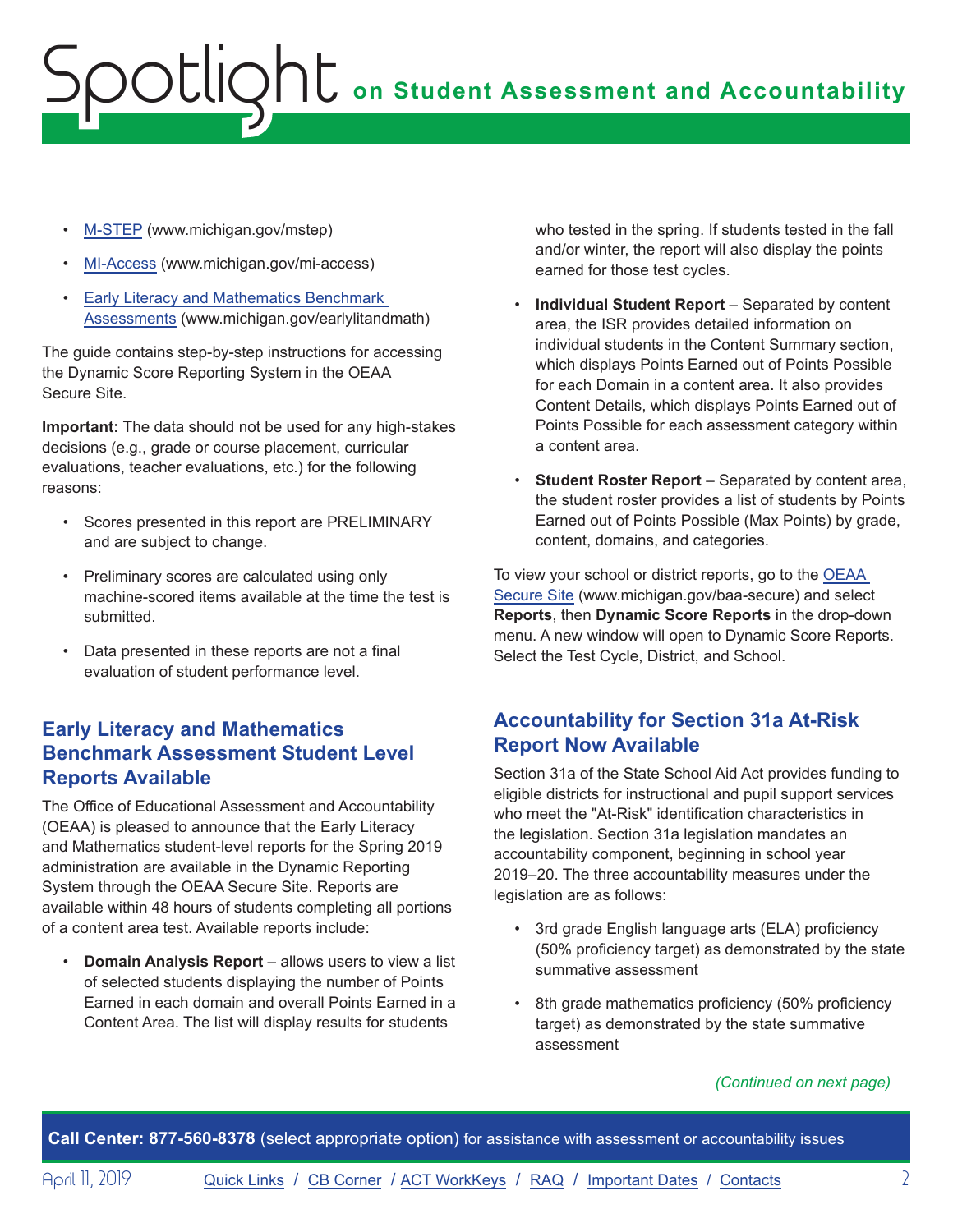• 11th grade career and college readiness as demonstrated by the Michigan Merit Examination (MME) summative (SAT Evidence-Based Reading and Writing, mathematics, and when available, science M-Step) using three preceding years of data (2016–17, 2017–18, 2018–19)

The Michigan Department of Education (MDE) and Center for Educational Performance and Information (CEPI) have worked together to create a 2017–18 report for MI School Data that is specific to the Section 31a At-Risk population. This report provides a snapshot view of the number and percent of proficient 3rd grade and career and college ready 11th grade students identified as Section 31a At-Risk on the state assessments of M-STEP and the SAT. Grade 8 Mathematics proficiency will be displayed beginning with the 2018–19 report. The report also shows summary accountability data for all content areas in all grade levels. The report is now available in the [Dashboard and](https://www.mischooldata.org/DistrictSchoolProfiles2/ReportCard/Section31a.aspx)  [Accountability Scorecard](https://www.mischooldata.org/DistrictSchoolProfiles2/ReportCard/Section31a.aspx) section of [MI School Data](https://www.mischooldata.org/) (www. mischooldata.org), under **At Risk Student**.

Michigan is aligning its long-term goals and measurements of interim progress with an initiative to become a top 10 educational state in 10 years, by the 2025–26 school year. The Section 31a At-Risk report supports efforts to reduce achievement gaps, to identify areas of challenge, and to allocate resources to support access to quality educational opportunities for all students.

For more information on Section 31a At-Risk programming and technical assistance, go to the [Office of Educational](http://www.michigan.gov/ofs)  [Supports web page](http://www.michigan.gov/ofs) (www.michigan.gov/ofs) and click on "Section 31a At-Risk" under the **Programs** section. Additional programming and technical assistance questions can be referred to Dawn Carmody at [dcarmody1@michigan.](mailto:dcarmody1%40michigan.gov?subject=) [gov](mailto:dcarmody1%40michigan.gov?subject=) and Stephanie Holmes-Webster at [holmeswebsters@](mailto:holmeswebsters%40michigan.gov?subject=) [michigan.gov](mailto:holmeswebsters%40michigan.gov?subject=).

For questions related to accountability for Section 31a At-Risk, contact Alexander Schwarz at [schwarza@michigan.](mailto:schwarza%40michigan.gov.?subject=) [gov.](mailto:schwarza%40michigan.gov.?subject=) For questions related to Section 31a At-Risk report utilization, functionality, and logging into MI School Data, contact the CEPI help desk at [CEPI@michigan.go](mailto:CEPI%40michigan.go?subject=)v.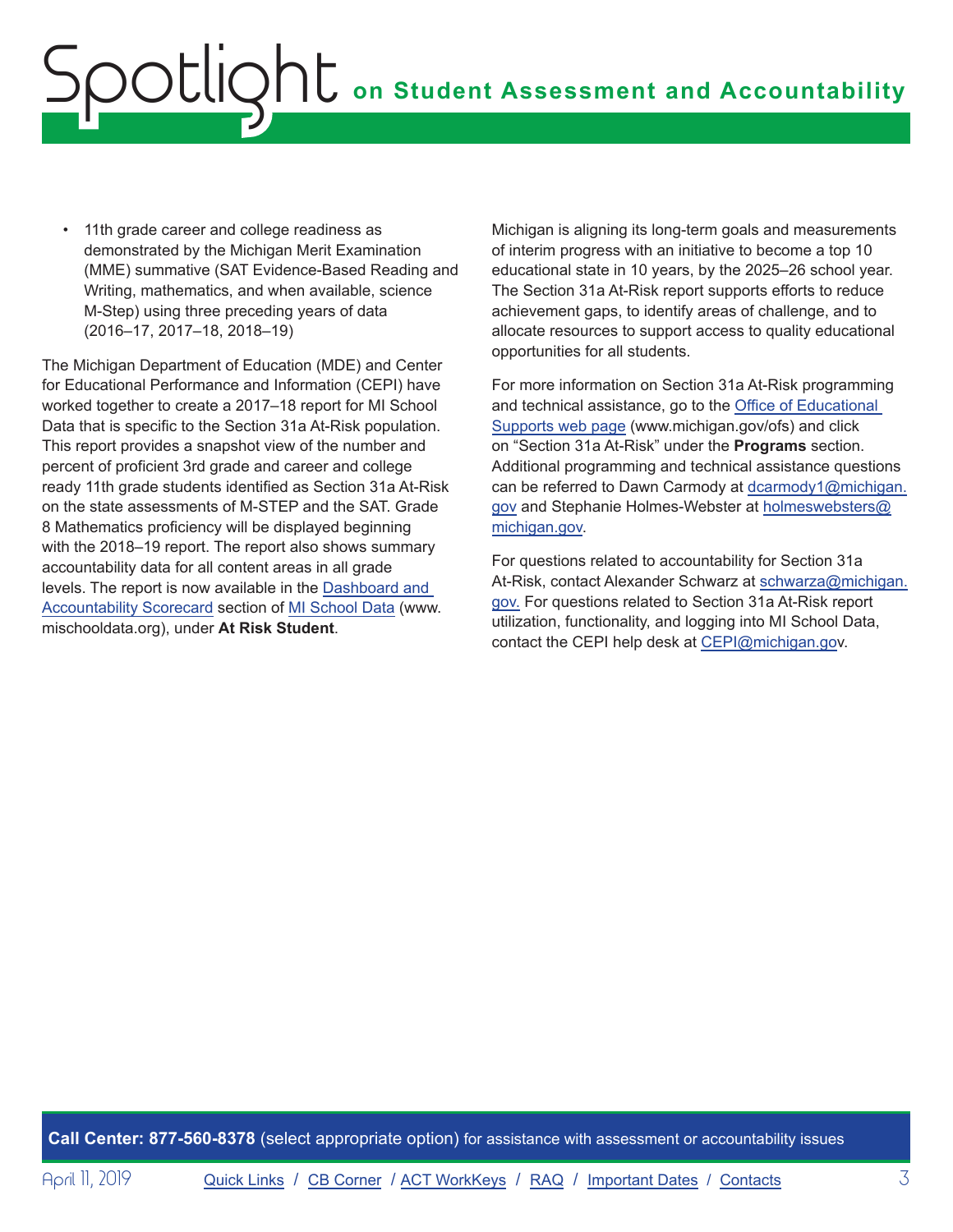## <span id="page-3-0"></span>Reminders **Important Reminders**

## **FAME Project Accepting New Coach Applications for 2019-20**

The Formative Assessment for Michigan Educators (FAME) project is entering its 12th year and is now seeking interested educators who would like to lead a local learning team of teachers to explore, implement, and reflect on the formative assessment process in their classrooms. FAME coaches are not expected to be the local expert on the formative assessment process—rather, FAME coaches are learners along with their learning team.

More information on the FAME project and access to the online [2019-20 New FAME Coach application](https://www.surveymonkey.com/r/FAMEnewcoachapp) (www. surveymonkey.com/r/FAMEnewcoachapp) is available on the [MDE Formative Assessment Process](https://www.michigan.gov/mde/0,4615,7-140-22709_55936---,00.html) page (www. michigan.gov/mde/0,4615,7-140-22709\_55936---,00.html) or the FAME [public page](https://famemichigan.org/) (https://famemichigan.org).

The deadline to apply is **Friday, May 3, 2019**. If you have any questions, contact Kimberly Young, MDE/OEAA at [youngk1@michigan.gov](mailto:youngk1%40michigan.gov?subject=) or 517-241-7061.



- FAME Coaches have access to a passwordprotected resource website that contains companion articles, student work samples, and templates. Also on the website are over 50 classroom videos connected to the formative assessment process intended to create conversation.
- The FAME project is very fortunate to have Dr. Margaret Heritage, noted author on formative assessment, as content advisor.
- While we encourage FAME learning teams to "set their own formative assessment learning adventure" with the materials and resources provided, several sample meeting agendas are available for coach and learning team use.

Click on the icon to access the **Assessment Coordinator Training Guide** or go to any assessment web page and look for the icon.



**Call Center: 877-560-8378** (select appropriate option) for assistance with assessment or accountability issues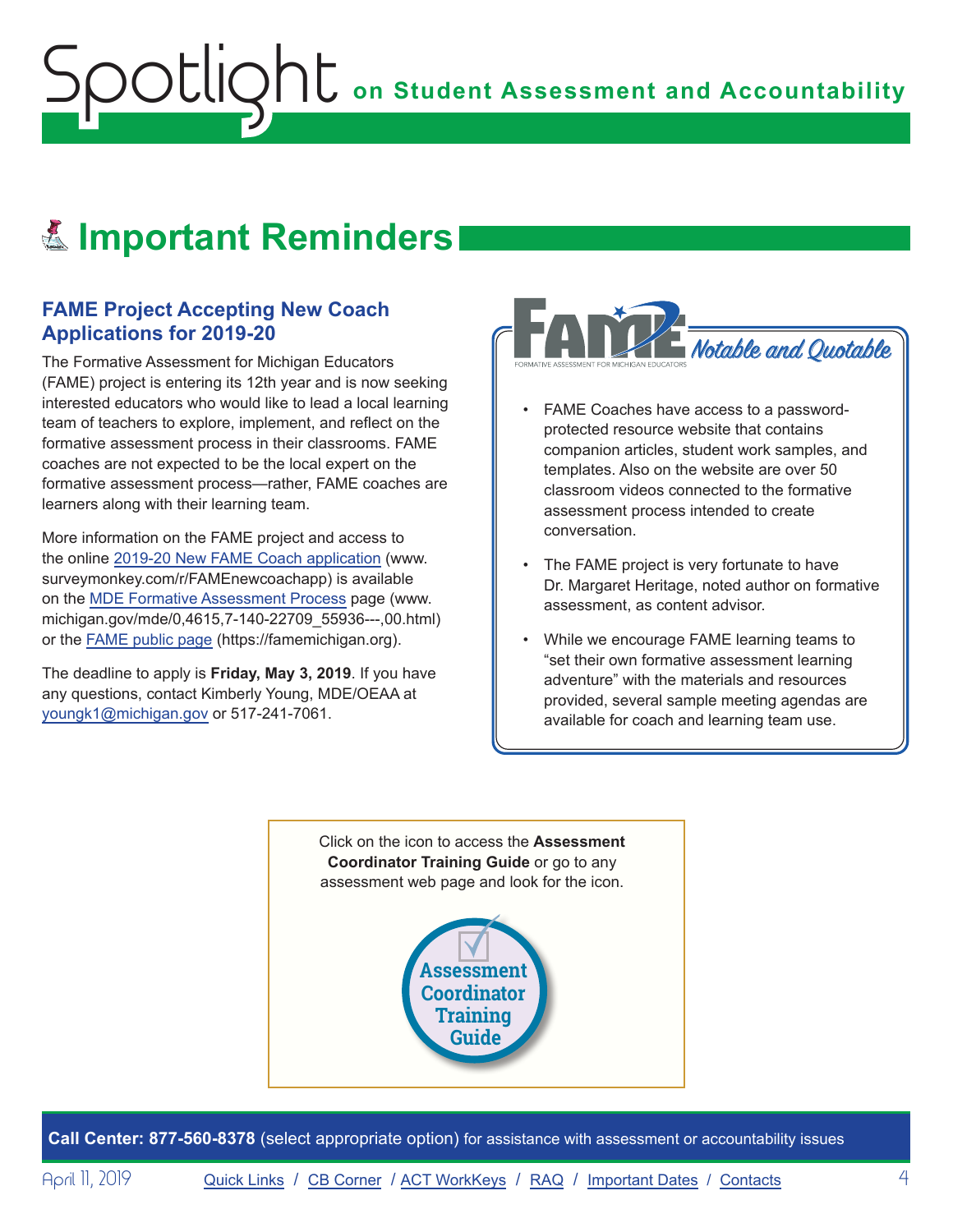## <span id="page-4-0"></span>**What Is the Purpose of Summative Assessment?**

Of the two types of assessments described in the March article on assessment literacy—assessment for learning and assessment of learning—summative assessment is an assessment of learning that is used to measure how much students have learned in relation to the content being assessed at the conclusion of instruction.

Summative assessment may be in the form of:

- **Shorter Cycle Summative Assessments:** end-of-unit tests, reports and thesis papers, mid-term exams
- **Extended Cycle Summative Assessments:** end-of-course exams, capstone project, or portfolios, performance assessments, and annual standardized tests

Summative assessment is used primarily to determine what students know and can do relative to local curricula and/or state's academic standards. At the local level, summative assessment results are often used by school and district administrators to determine what an individual student has learned or to review whether students in a school or district have learned the intended curriculum over an identified course of study.

**Call Center Cycles Summative assessment may be in the form of:**<br>
Shorter Cycles Summative Assessments: end-of-dousse carms, cgation or poles, or accountability to determine what studients have a cristing to control or acc At the state level, summative assessment measures student progress toward learning state academic standards. Local curricula should align to the state standards; however state assessments provide a broader measurement of content than a unit or course exam. Results can be used by school and district administrators, policy-makers, and state officials to identify areas where aggregate student groups are, or are not, meeting the state standards; to determine whether local curricula is aligned to state standards; to evaluate program effectiveness; and to assure that schools and districts most in need of assistance are identified and getting the help they need.

A word of caution: results from any summative assessment offer a snapshot of learning at one point in time. For this reason, summative assessment results should always be used in combination with other benchmark and formative assessment data when making high stakes decisions about students, teachers, schools, or districts.

### **Resources**

[Michigan's Education Assessment System: What It Is,](https://www.michigan.gov/documents/mde/2017_MDE_Assessment_System_What_it_is_flyer_663445_7.pdf)  [What It Means, And What It Offers](https://www.michigan.gov/documents/mde/2017_MDE_Assessment_System_What_it_is_flyer_663445_7.pdf) – an overview of state assessments including why they are given and why they are important

Michigan Assessment Consortium (2016) [Criteria for](http://www.michiganassessmentconsortium.org/wp-content/uploads/CriteriaForDeterminingTheStatewideAssessmentMeasuresUsedInMichigan-April18-2016.pdf)  [Determining the Statewide Assessment Measures](http://www.michiganassessmentconsortium.org/wp-content/uploads/CriteriaForDeterminingTheStatewideAssessmentMeasuresUsedInMichigan-April18-2016.pdf)  [Used in Michigan](http://www.michiganassessmentconsortium.org/wp-content/uploads/CriteriaForDeterminingTheStatewideAssessmentMeasuresUsedInMichigan-April18-2016.pdf)

Guha, R, Wagner, T, Darling-Hammond, L, Taylor, T, & Curtis, D (2018) [The promise of performance](https://learningpolicyinstitute.org/product/promise-performance-assessments-report)  [assessments: Innovations in high school learning](https://learningpolicyinstitute.org/product/promise-performance-assessments-report)  [and college admission](https://learningpolicyinstitute.org/product/promise-performance-assessments-report) Palo Alto, CA: Learning Policy **Institute** 

## **Put Into Practice**

- 1. What types of summative assessments are used in your classroom, school, or district?
- 2. In what ways do you and your colleagues use summative assessment data (e.g., to identify trends in student learning over time, to evaluate program effectiveness) in your school or district? How is this communicated to the educational community?
- 3. What standards are your local summative assessments aligned to? How do you know?

Interim

**Summative**

**Formative**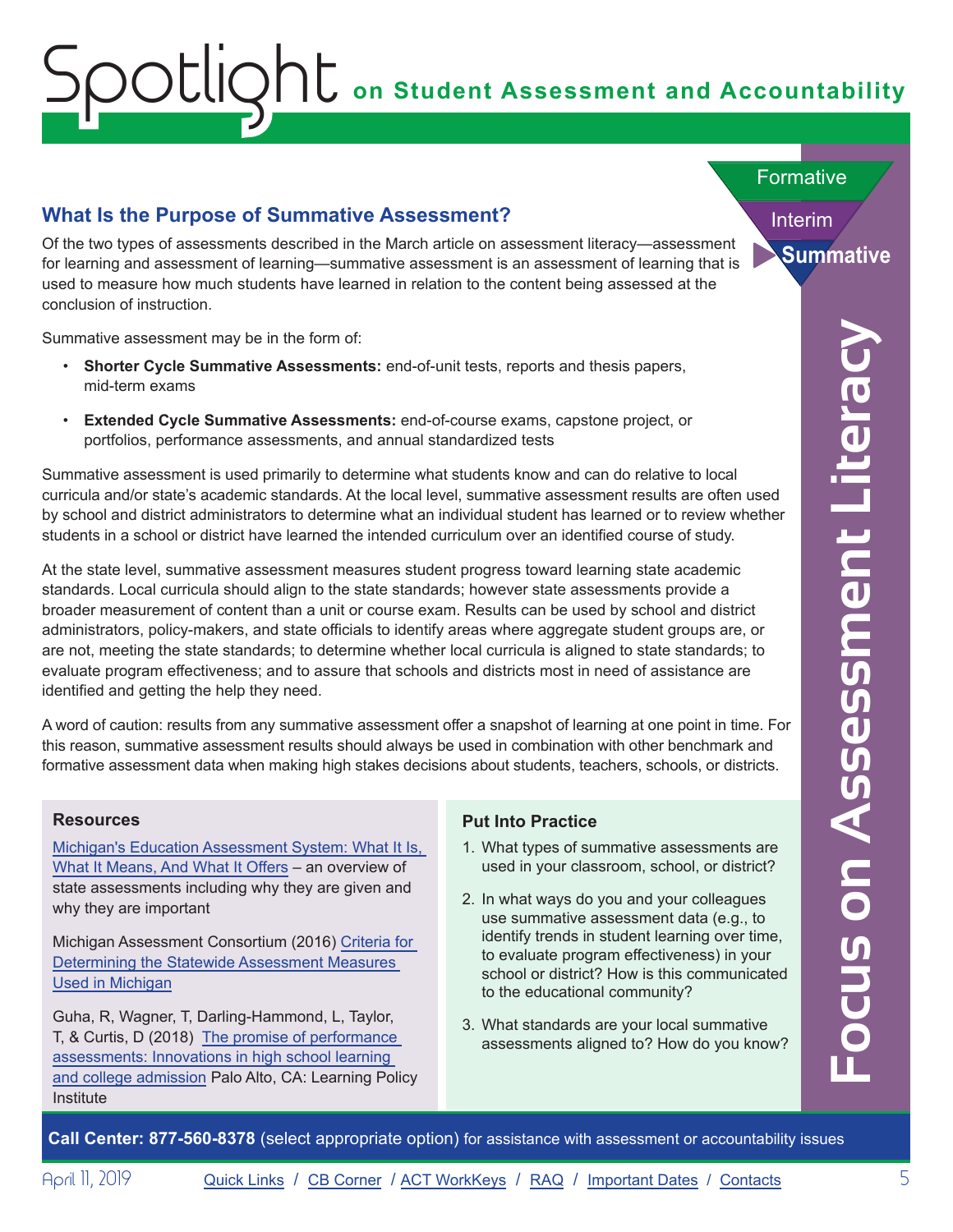## <span id="page-5-1"></span><span id="page-5-0"></span>College Board Corner

 *Information on SAT*™*, PSAT 8/9*™*, and PSAT10*™ *provided by the College Board*

## **Questions about Spring PSAT 8/9, PSAT 10, or SAT?**

- call the Michigan Educator Hotline: 866-870-3127 (select Option 1)
- email [michiganadministratorsupport@](mailto:michiganadministratorsupport%40collegeboard.org?subject=) [collegeboard.org](mailto:michiganadministratorsupport%40collegeboard.org?subject=)

## **Reminder**

**Write Down Tracking Numbers:** When returning test books or answer sheets, be sure to record the tracking numbers of the packages so you can confirm receipt.

## **Requesting Makeup Materials**

Test coordinators received an email on April 8 with a link to a survey to assist in determining makeup materials. There is a separate email for PSAT and SAT.

- **You must respond to the SAT survey by TODAY, April 11 at 11:59 PM EST** even if you don't need makeup materials so we can accurately track responses.
- **The PSAT surveys are optional and only required if you need additional materials**. Schools are directed to securely store PSAT test materials for use on the makeup dates. If you mistakenly return these tests, you must use the makeup survey by **TODAY, April 11 at 11:59 PM EST** to request additional materials to be sent.
- If you do need additional materials, they will arrive April 18-19 for testing on April 23 (SAT) or April 23-24 (PSAT).

The surveys can be accessed from the following links as well as from the email:

- [SAT Makeup Survey](https://www.surveyresearchonline.com/se.ashx?s=7321E7ED35FBD5F4)
- [PSAT 10 Makeup Survey](https://www.surveyresearchonline.com/se.ashx?s=7321E7ED71599E6D)
- [PSAT 8/9 Makeup Survey](https://www.surveyresearchonline.com/se.ashx?s=7321E7ED3AD7A029)

## **UPS Pickup**

We will be pre-arranging multiple UPS pickups for your school.

- We are scheduling at least three pickups per school, one per week during the testing window.
- Test coordinators will receive emails in the weeks of April 8, April 15, and April 22 with the date(s) and time(s) of the pickup(s) scheduled for that week.
	- $\bullet$  These pickup dates can be used for any materials that are ready to be returned.
	- $\bullet$  The emails will also provide information on rescheduling the pickup with UPS.
	- $\cdot$  If you do not need the pickups, NO action is required; simply ignore the email and let the driver know you do not have any materials to return.
	- □ **NOTE:** Although we work with UPS on the date and time we expect them at your school, we cannot control when drivers arrive.
	- $\Box$  If the driver does not arrive at the scheduled time, just securely hold materials until the next pickup time.
	- If you have a regularly-scheduled UPS pickup at your school, feel free to give materials to the driver at that time as well. These pickups are not required to be used.

For students testing in the accommodated testing window, hold all testing materials and return them when all students have finished testing in the window.

For students testing on the PSAT makeup dates, hold all testing materials and return them when all students have finished testing.

**Call Center: 877-560-8378** (select appropriate option) for assistance with assessment or accountability issues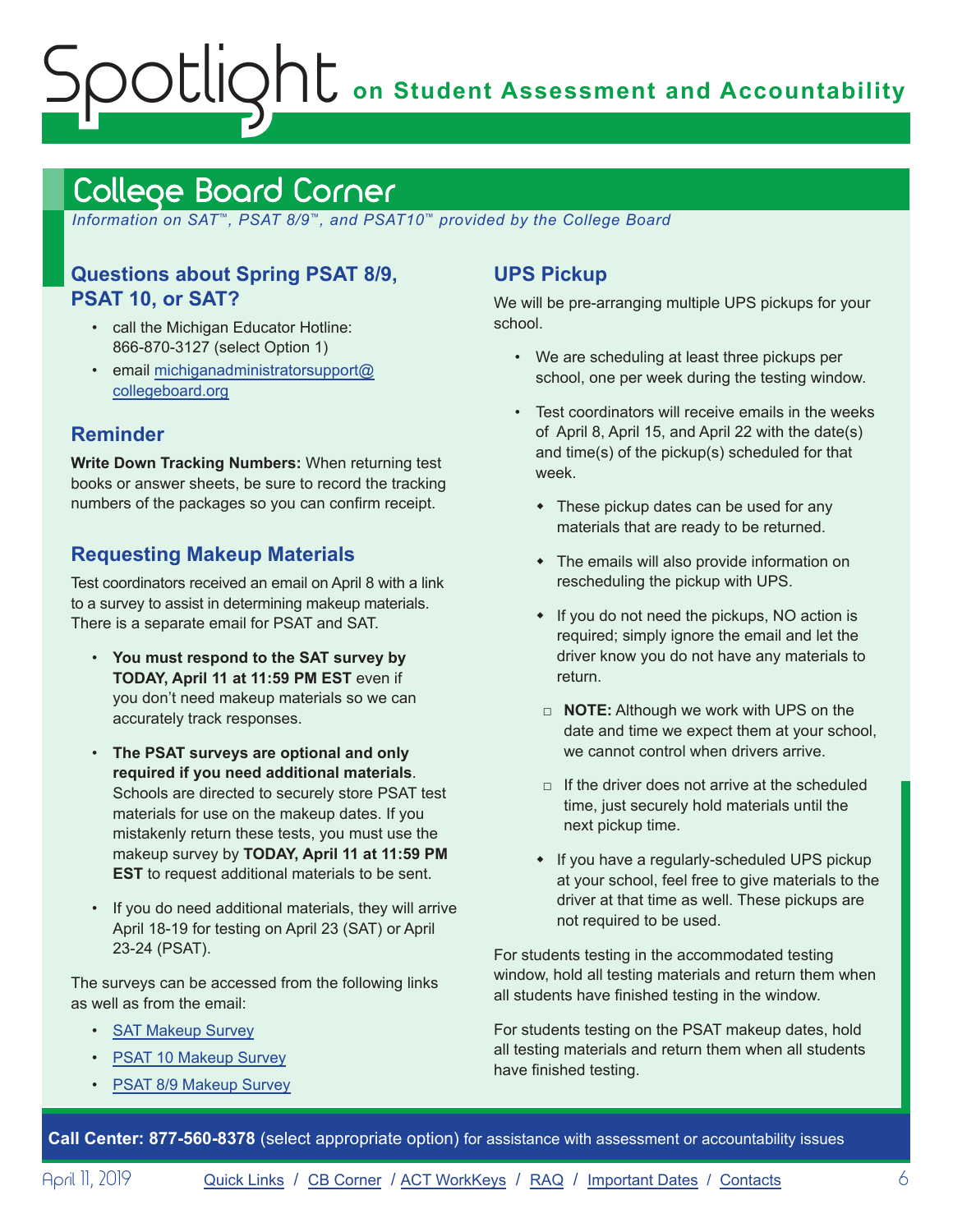<span id="page-6-1"></span><span id="page-6-0"></span>

Information on ACT WorkKeys<sup>®</sup> provided by the ACT®.

## **Eligibility for Makeup Testing**

Use the Makeup Testing policies detailed on pages 5 and 6 of the ACT Test Coordinator Information Manual to determine if students are eligible to participate in the makeup test administration. This manual is posted on the [ACT state testing website](http://www.act.org/stateanddistrict/michigan) (www.act.org/ stateanddistrict/michigan) on the **WorkKeys on Paper**  page in the **Preparation** and/or **Administration** stages.

## **Order Makeup Materials – Reminder!**

Order standard time and accommodations makeup test materials using the [OEAA Secure Site](http://www.michigan.gov/oeaa-secure) (www.michigan. gov/oeaa-secure). The window opened on April 10 and closes **TODAY, April 11 at 5:00 PM ET**. Instructions can be found on the [Secure Site Training web page](http://www.michigan.gov/securesitetraining) (www. michigan.gov/securesitetraining) under the **Material Ordering** section.

**Note:** Makeup orders will not be accepted after the above deadline. If you do not order makeup materials, no materials will be sent.

## **Materials Shipped for Makeup Testing**

Retain the administration manuals and unused answer documents from the initial test date for makeup testing.

ACT will send the following materials for makeup testing:

- different standard time test booklets and/or accommodations forms
- two additional answer documents (If you need more answer documents, please submit a makeup order).
- additional standard time and/or accommodations Test Administration Forms folders
- new site header
- new return polymailers and labels
- additional standard time and/or accommodations processing envelopes

**Important:** The ACT WorkKeys test forms used for the makeup test date are different than those used for the initial test date. Students testing with the initial test forms on the makeup test date will not receive scores. Refer to the flyer in Box One of each secure test materials shipment for the valid testing dates of the enclosed forms.

## **Answer Document Preparation**

All answer documents are required to have a barcode label. ACT will not ship new barcode labels. They must be printed locally using the [OEAA Secure Site](http://www.michigan.gov/oeaa-secure) (www. michigan.gov/oeaa-secure). Directions can be found on the [Secure Site Training web page](http://www.michigan.gov/securesitetraining) (www.michigan. gov/securesitetraining) under the **Pre-Identification of Students** section, using the [One Student at a Time/](https://www.michigan.gov/documents/mde/Student_Search_One_Student_at_a_Time_579416_7.pdf) [Student Search](https://www.michigan.gov/documents/mde/Student_Search_One_Student_at_a_Time_579416_7.pdf) document. You may use either the blank sheet of yellow labels that was included in the initial test materials shipment or you may use a white label purchased elsewhere.

Barcode labels must be applied to the answer documents prior to students completing the demographic sections. Refer to the [March 7, 2019](https://www.michigan.gov/documents/mde/Spotlight_3-7-19_648661_7.pdf)  [Spotlight Newsletter](https://www.michigan.gov/documents/mde/Spotlight_3-7-19_648661_7.pdf) (www.michigan.gov/mde-spotlight) for additional information.

If a student was absent or arrived too late to begin testing on the initial test day, you may reuse the original answer document for makeup testing.

*(Continued on next page)*

**Call Center: 877-560-8378** (select appropriate option) for assistance with assessment or accountability issues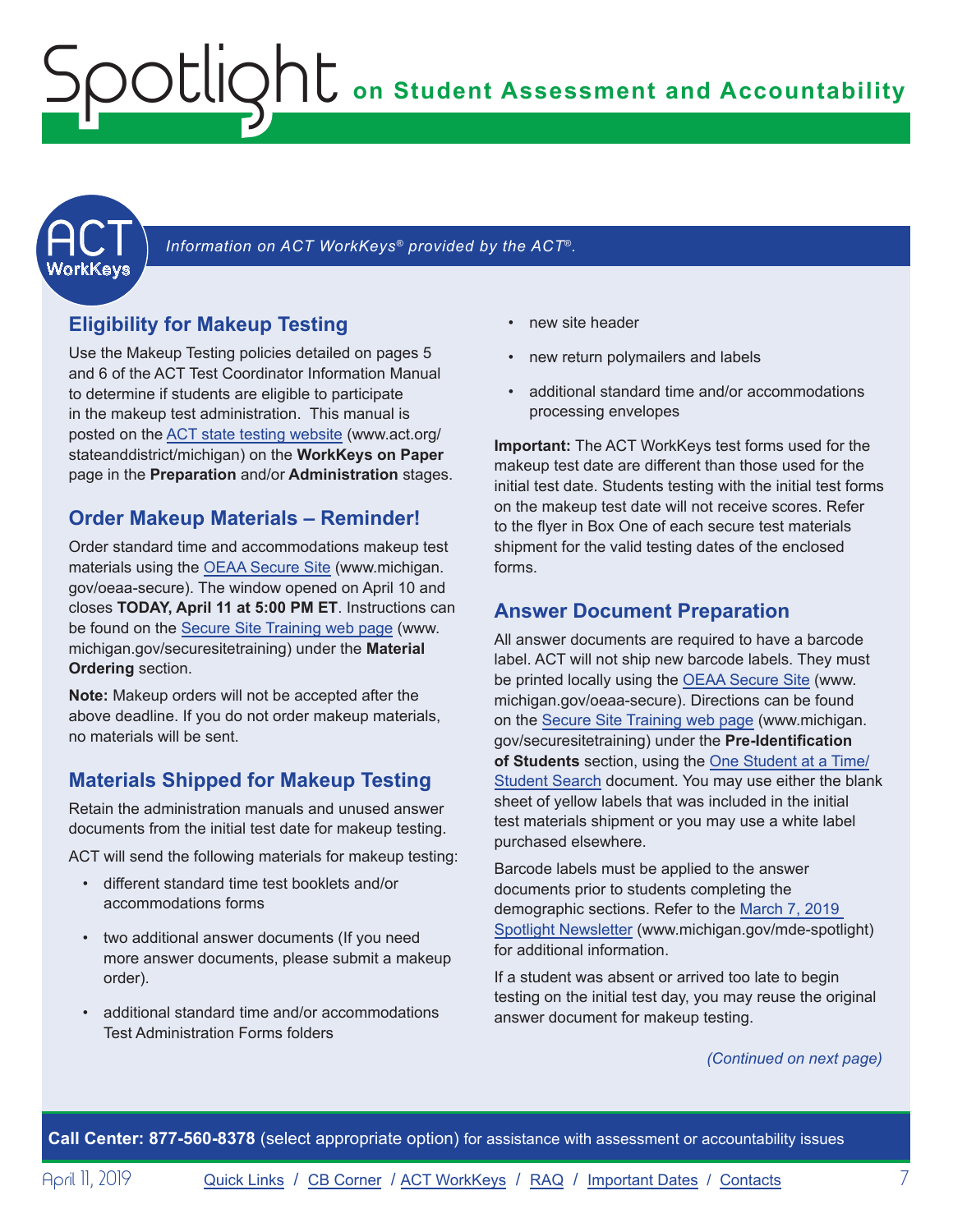If a student began testing on the initial test date but did not finish, you may not use the original answer document for makeup testing. Use a new answer document and:

- print a student barcode label locally and apply it to the new answer document
- supervise the students(s) while they transfer all demographics and non-test responses to the new answer document (test item responses may not be transferred)
- write VOID on page one of the original answer document, attach it to an Irregularity Report, and return it with your makeup test materials in the processing envelope

## **Makeup Test Administration**

The standard time makeup testing date is **Wednesday, April 24, 2019**. Contact OEAA or ACT immediately if you cannot test your standard time makeup students on April 24, 2019 due to a school wide emergency or closure.

The accommodations makeup testing window is **April 24 – 30, 2019**.

All makeup testing must follow the same initial test day policies and procedures that are detailed in the [ACT WorkKeys Administration - Standard Time Paper](http://www.act.org/content/dam/act/secured/documents/pdfs/WK-Admin-SD-Std-Time-Paper-Secured.pdf) and the [ACT WorkKeys Administration Manual for](http://www.act.org/content/dam/act/secured/documents/pdfs/WK-Admin-SD-Accoms-Secured.pdf)  [Accommodations and English Learner Supports](http://www.act.org/content/dam/act/secured/documents/pdfs/WK-Admin-SD-Accoms-Secured.pdf) manuals. Both manuals are posted on the [ACT-hosted](http://www.act.org/stateanddistrict/michigan)  [website](http://www.act.org/stateanddistrict/michigan) (www.act.org/stateanddistrict/michigan) on the **WorkKeys on Paper** page in the **Administration** stage.

## **Returning Makeup Materials to ACT**

The process for returning makeup materials is the same as the initial test date. For detailed information about post-testing activities such as collecting, packing, and returning materials, refer to the [April 4, 2019 Spotlight](https://www.michigan.gov/documents/mde/Spotlight_4-4-19_651703_7.pdf)  [Newsletter](https://www.michigan.gov/documents/mde/Spotlight_4-4-19_651703_7.pdf) (www.michigan.gov/mde-spotlight).

If you still have secure materials from the initial test date, return them with your makeup materials.

## **Materials Pickup**

FedEx is scheduled to pick up the makeup standard time test materials for return to ACT on **April 25, 2019** and the accommodations test materials on **May 1, 2019**. Please have your materials ready for pick up by 8:00 AM on each of these days.

- If your materials are not picked up within two business days after the scheduled pickup date, call ACT to arrange a new pickup.
- Standard time and accommodations makeup materials must be received at ACT no later than **May 7, 2019**. Late-arriving answer documents will not be scored.

## **Contacting ACT**

If you have questions, you may:

- 1. contact ACT via the [Contact Us web page](http://www.act.org/aap/state/contact.html) ([www.act.org/aap/state/contact.html\)](www.act.org/aap/state/contact.html)
- 2. call ACT at 800-553-6244, 9:30 AM 6:00 PM ET
	- standard time: ext. 2800
	- accommodations: ext. 1788
- 3. email accommodations questions to [ACTStateAccoms@act.org](mailto:ACTStateAccoms%40act.org?subject=)

**Call Center: 877-560-8378** (select appropriate option) for assistance with assessment or accountability issues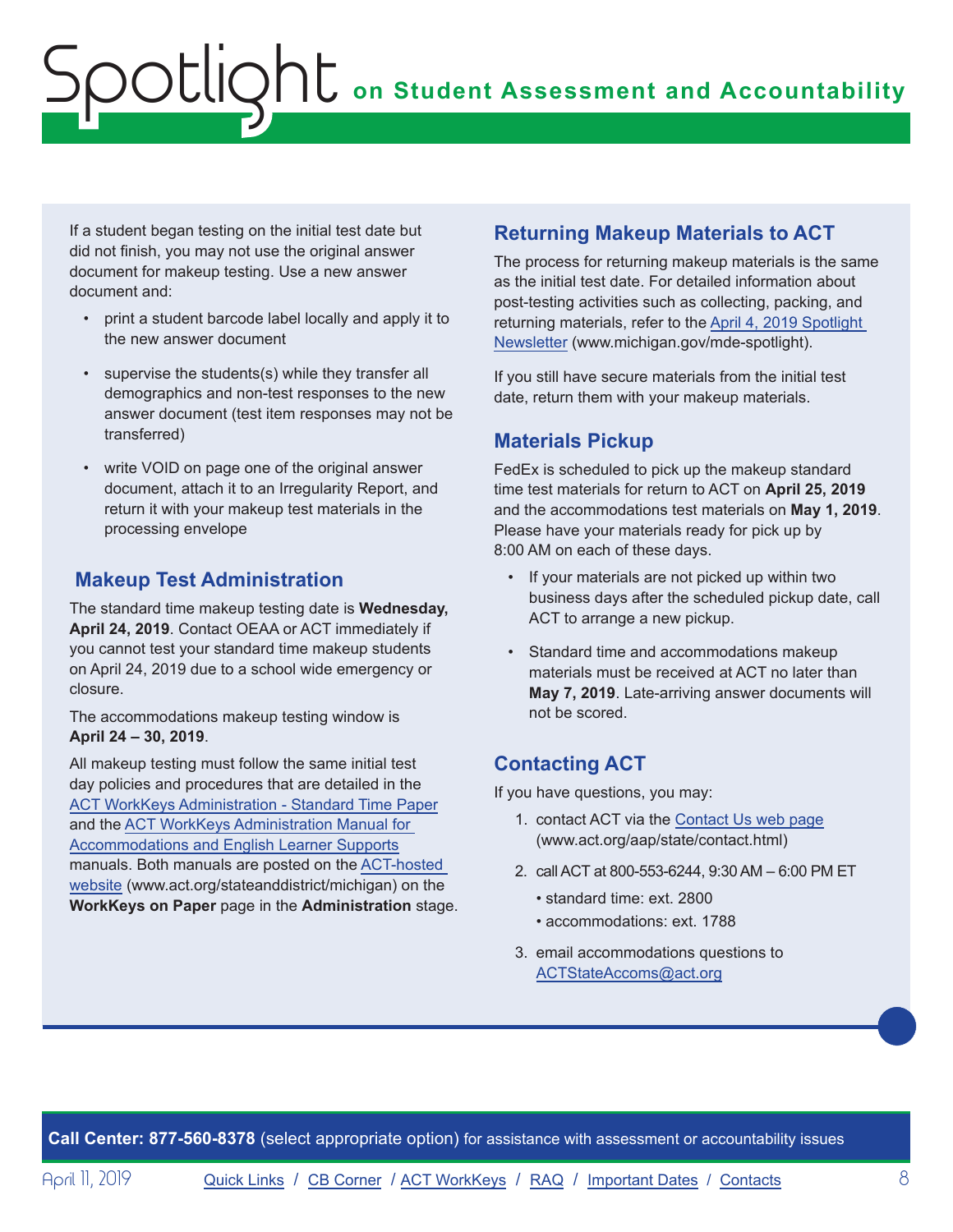## <span id="page-8-0"></span>**Recently Asked Questions . . .**

### **What do I do when a student has submitted the Passage-based Writing prompt and cannot get back to it?**

Once an answer has been submitted in the CAT test, there is no option to return to that item. For the Passage-based Writing response, the "Next" button is not active on the item until something has been written in the answer space. Once the student selects "Next", a pop-up appears to warn the student that he or she will not be able to return to the item:



When the student selects 'Next Question' the student has twice verified that he or she is ready to move to the next item. As it states on the warning pop-up screen, you cannot return to the item.

### **What happens if a student states that a CAT test was submitted before he or she was finished?**

This question typically arises in two ways:

- 1. A student logs out, or has a connectivity issue, and then returns to the test to see it listed as "Complete."
- 2. A student is working and suddenly comes to the end of the test, thinking there should have been more questions to answer.

The Michigan Department of Education (MDE) and Data Recognition Corporation (DRC) have tested both of these situations extensively over the past four years of

the M-STEP administration and have never been able to replicate an instance where the CAT algorithm "completed" a test without the expected number of items answered.

If a connectivity issue logs a student out, the student will return to the item they were working on prior to being logged out. If they had completed the test prior to the log-out, the test will show as "Complete".

Sometimes students finish the test quickly or are surprised when they reach the end of the test. The test engine presents a pre-determined range of items to students based on their responses and will not prematurely complete a test for a student. When a student reaches the end of the test and receives the Congratulations screen, the test is complete.

**NOTE:** There is no option to unlock a CAT test. If a CAT test is not complete, the student can log back in and continue the test but cannot return to previously submitted items. However, if the CAT test is complete, then the student has received the expected number of items for the assessment.

## **Can I test multiple grades and/or content areas in the same room?**

The MDE has received requests to administer more than one test at a time for mixed-age and/or mixed-content groups of students while reading directions for one test. For example:

- "Can we administer the 3rd and 4th grade mathematics M-STEP at the same time, reading the directions from one of the tests to all students?"
- "Can students be given test tickets for more than one content area test so they can move from one test to the next?"
- "Can students taking different tests be tested in the same room?"

### *(Continued on next page)*

**Call Center: 877-560-8378** (select appropriate option) for assistance with assessment or accountability issues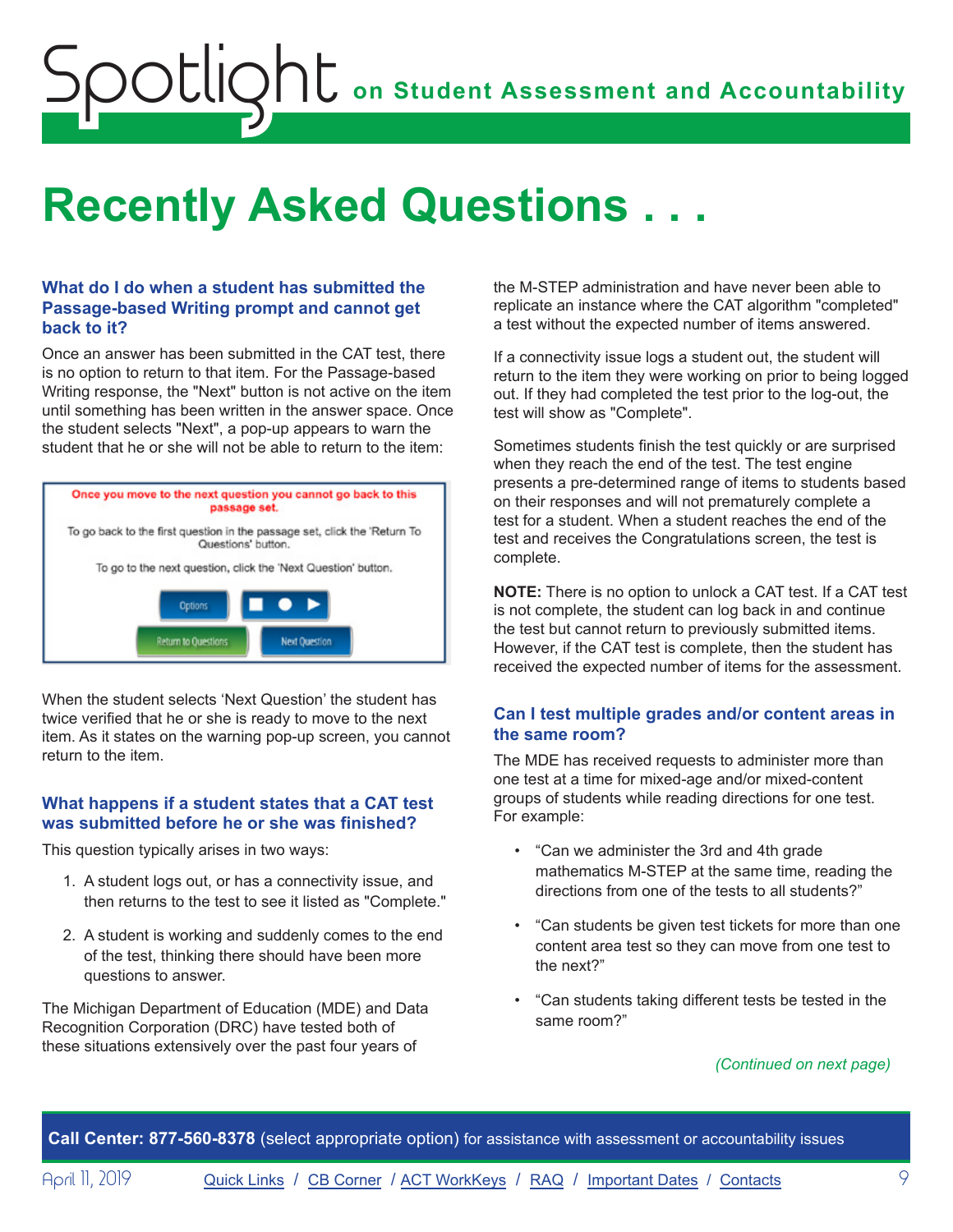The answer to all these questions is based on the requirement: **Directions must be read and followed explicitly**.

Test Administrators cannot read directions for one grade of the mathematics test and presume that those directions will cover students taking a different grade of the mathematics test. There are slight, but important, differences in the directions for different grade and/or content area tests.

If the Test Administrator can ensure that Test Directions are read to students for each test while not disrupting testing of any other students, then testing more than one grade or content area in the same room is allowable. When testing more than one grade or content in a single test session, each assessment being administered to each student must be clearly documented in the Testing Schedule. In addition, a notation must be made on the Testing Schedule describing the steps taken to ensure all students are provided a quiet, distraction-free testing environment while administering more than one assessment in the same room.

If students have already heard the Test Directions and are resuming testing in a makeup or extended session, then multiple grades and content areas are allowed, because they have already heard Test Directions read aloud.

### **Can a test be unlocked if a student intentionally clicks through a test and submits it?**

No. Lack of effort on the part of the student is not a testing irregularity. If a student clicks through and submits a test, the test is complete. The MDE does not unlock tests for a lack of effort.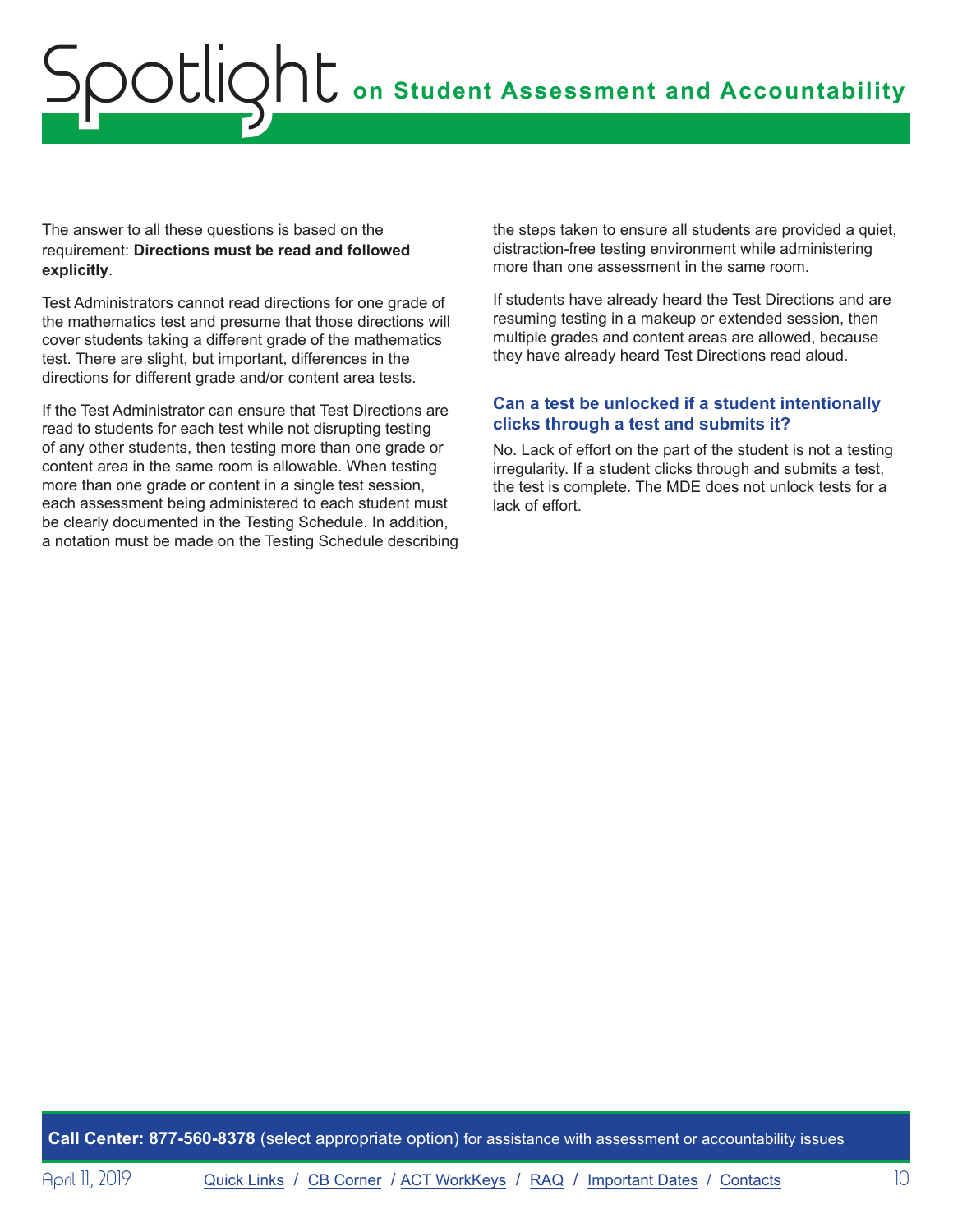## <span id="page-10-1"></span><span id="page-10-0"></span>**Important Dates**

## **Critical Deadlines!**



#### **Today, April 11, 2019**

- **ACT WorkKeys** Makeup orders **due by 5:00 PM** (see article on page 7)
- **SAT and PSAT** makeup orders **due by 11:59 PM** (see article on page 6)

## **Approaching Deadlines!**

### **April 19, 2019:**

• Off-Site Test Administration request window **DEADLINE** for individual students, such as homebound or students expelled with services, for **ACT WorkKeys**

## **Coming Next Week . . .**

#### **April 10 – 16, 2019:**

• **PSAT 8/9** and **PSAT 10** first Makeup window

#### **April 17, 2019, from 12:00 – 1:00 PM:**

• **Interpreting Score Reports Webinar** to help educators better understand the **WIDA ACCESS for ELLs** assessment reports – use this webinar link to attend (no registration needed)

## **April 2019**

## **M-STEP**

#### **Now – April 23, 2019 at noon**

• **M-STEP (grades 5, 8, and 11)** Additional Materials Order window for standard and accommodated materials

#### **Now – May 10, 2019**

• **M-STEP** Online Testing window – grades 5, 8, and 11

#### **April 23 – May 14, 2019 at noon**

• **M-STEP (grades 3, 4, 6, and 7)** Additional Materials Order window for standard and accommodated materials

#### **April 29 – May 31, 2019**

• **M-STEP** Online Testing Window – grades 3, 4, 6, and 7

## **MI-Access**

### **Now – May 28, 2019 at noon**

• **MI-Access** Additional Materials Order window for standard and accommodated materials

#### **Now – May 31, 2019**

• **MI-Access** Testing window – all grades

*(Continued on next page)*

**Call Center: 877-560-8378** (select appropriate option) for assistance with assessment or accountability issues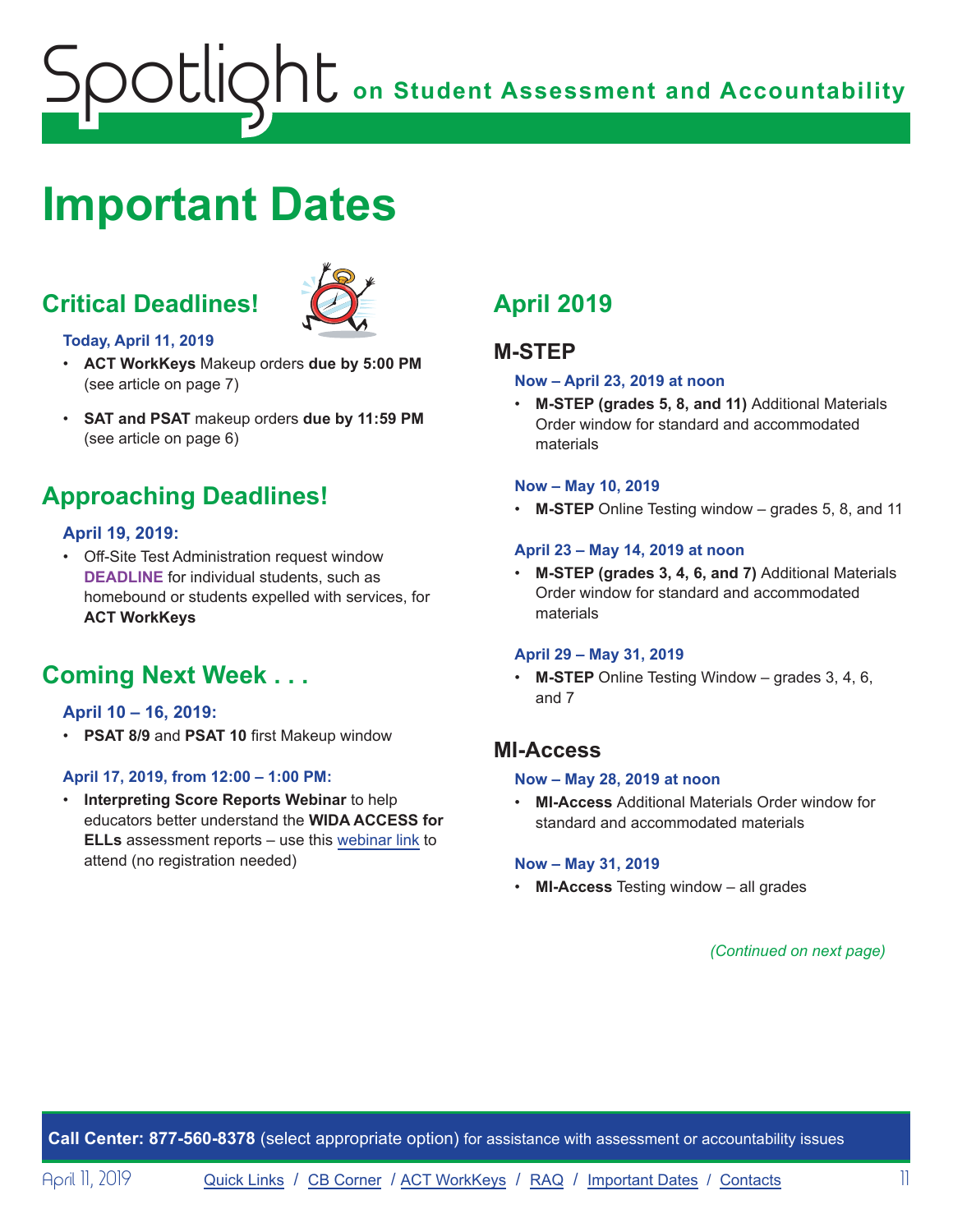## **Early Literacy and Mathematics**

### **Now – May 31, 2019**

• **Early Literacy and Mathematics Benchmark Assessments (K-2)** Testing window

## **M-STEP, MI-Access, Early Literacy and Mathematics**

### **Now – May 30, 2019:**

• Off-Site Test Administration request window for individual students, such as homebound or students expelled with services, for **M-STEP, MI-Access,**  and **Early Literacy and Mathematics Benchmark Assessments**

## **ACT WorkKeys**

### **April 10 – 23, 2019:**

• Administer **ACT WorkKeys** Accommodations tests

### **April 24, 2019:**

• Return **ACT WorkKeys** Accommodations tests to ACT

## **SAT and PSAT**

### **April 9 – 23, 2019:**

- **SAT** and **PSAT** Accommodated Testing window
- •

### **April 23, 2019:**

• **SAT with Essay** Makeup Test Day

## **April 23 – 24, 2019:**

• **PSAT 8/9** and **PSAT 10** second Makeup window